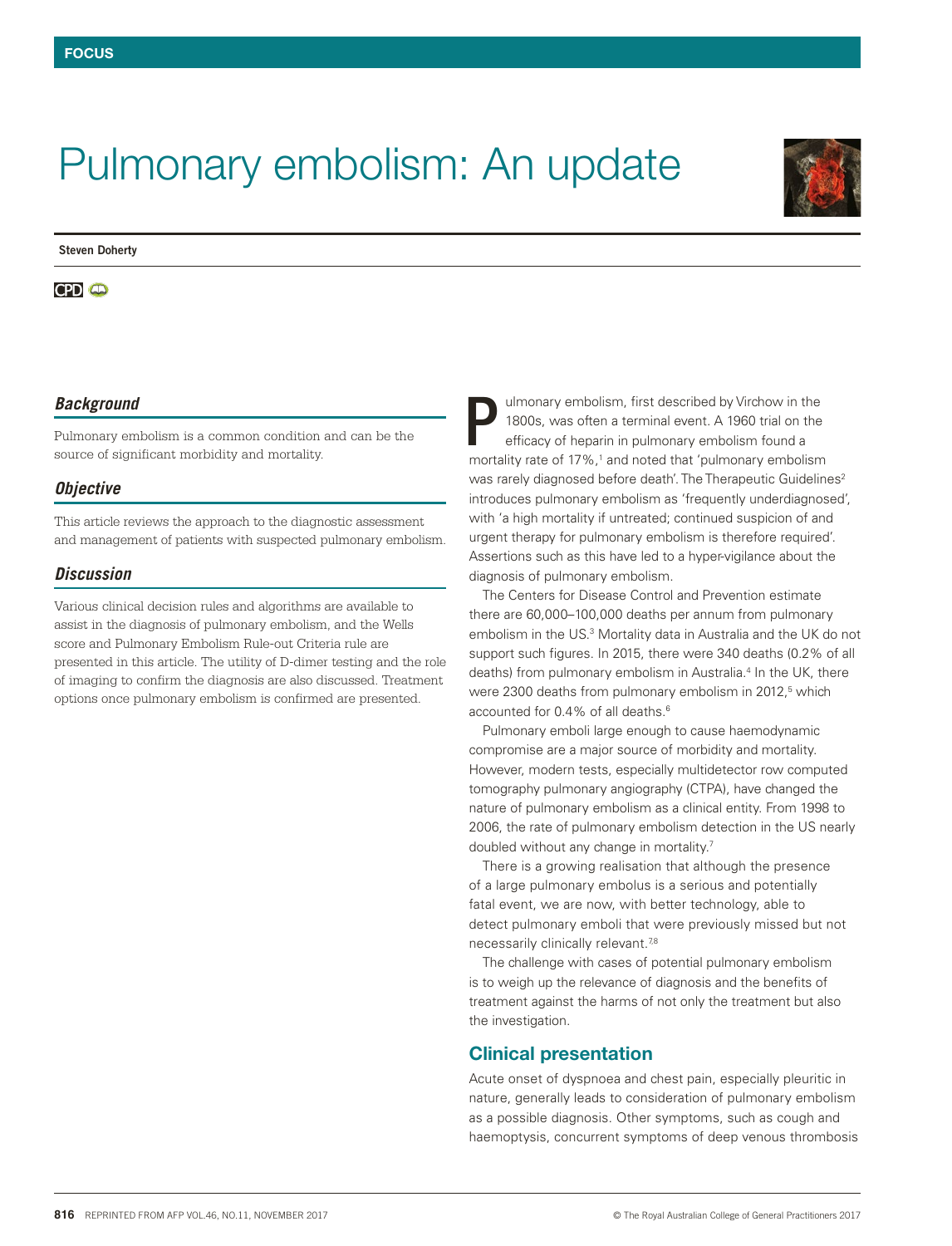(DVT), and signs of tachypnoea, tachycardia and hypoxia, may also be present. However, chest pain and dyspnoea are common symptoms in general practice and emergency departments, and the vast majority of these patients will not have pulmonary embolism.

# Risk stratification

## **History**

There are numerous risk factors for pulmonary embolism, some of which are included in Box 1. These, along with other features on presentation, help determine the clinical impression or gestalt of the presence or absence of pulmonary embolism.

Historically, pulmonary embolism had high morbidity and mortality rates. However, the modern ability to detect even the smallest pulmonary emboli means we are currently detecting 'disease' that used to be considered part of the normal function of the lung – to filter small clots. The mortality of otherwise healthy individuals, in the outpatient setting, with proven pulmonary embolism and normal physiology approaches 0%.8 This is lower than the mortality associated with diagnosing and treating pulmonary embolism in this subgroup. Numerous studies suggest that small pulmonary emboli are transient and normal,<sup>8</sup> and that the diagnosis of pulmonary embolism in the modern era should not 'chill the marrow of clinicians'.<sup>8</sup>

Without question, pulmonary embolism can be a devastating and fatal diagnosis; however, the ability to detect pulmonary emboli of all sizes leaves clinicians with a conundrum. If we seek to diagnose every pulmonary embolus, even ones that evidence suggests are 'normal', then at some point along the spectrum, we will start to cause more harm than good. The difficulty is knowing where that point is.

#### Box 1. Risk factors for pulmonary embolism

Surgery – major joint surgery, lower limb surgery, abdominal or pelvic surgery for cancer, major gastrointestinal tract surgery, multi-trauma, spinal cord injury with paresis

Acute and chronic medical illness – chronic heart failure, myocardial infarction, inflammatory bowel disease, active rheumatic disease, nephrotic syndrome, acute respiratory failure, chronic lung disease

Malignancy-related factors – active malignancy, myeloproliferative neoplasms, cancer treatment

Hormonal-related factors – pregnancy or early postpartum, oral contraceptive pill, hormone replacement therapy

Known thrombophilia

Other – body mass index > 30 kg/m<sup>2</sup>, venous stasis/varicose veins, past history of deep venous thrombosis or pulmonary embolism, prolonged immobilisation/travel

The current solution to this problem is to risk-stratify patients with suspected pulmonary embolism, and to use validated risk stratification tools to guide investigation. There are numerous clinical decision rules, including the Wells score (Table 1), modified Wells score, simplified Wells score, revised Geneva score, Charlotte rule and Pulmonary Embolism Rule-out Criteria (PERC) rule. The Wells score and PERC rule are the most validated tools of these studies,<sup>9</sup> are simple to use, and can be incorporated into the assessment of patients with suspected pulmonary embolism.

Rules such as the Wells score incorporate clinical impression, to a degree, into their scoring system. A 2011 systematic review found that clinical decision rules such as Wells score were more specific and just as sensitive as clinical impression.<sup>10</sup>

The greater the specificity of a test, the better it is at ruling the condition in (a positive result is likely to be a true positive); the greater the sensitivity, the better the test is at ruling the disease out (a negative result is likely to be a true negative). This allows more rational use of investigations, and the benefits of this are a reduction in exposure to ionising radiation (especially breast tissue in women of child-bearing age), decreased risk of reactions to intravenous contrast, and a reduction in healthcare costs to the patient and society.

Wells score comprises a set of mostly objective criteria designed to determine a pre-test probability for pulmonary embolism. Calculators for Wells criteria and the PERC rule are available online (www.mdcalc.com). Wells score can only be applied if symptoms have been present for <30 days, and is not validated for use if:<sup>9</sup>

- upper limb DVT is suspected as a source of pulmonary embolism
- the patient has been on anticoagulants for >72 hours
- the patient has been asymptomatic for 72 hours prior to presentation
- the patient is pregnant.

If clinical signs and symptoms of DVT are the clinical features that make the Wells or simplified Wells score sufficiently positive to warrant imaging then, intuitively, a negative venous ultrasound scan could make the patient low risk and potentially reduce the need for CTPA or ventilation/perfusion (V/Q) scanning. There is no specific evidence in the literature for this approach, but one recent study that combined lung and venous ultrasound scanning with Wells criteria led to a 23% reduction in CTPA ordering.<sup>11</sup>

A Wells score ≤4 makes pulmonary embolism unlikely, but does not fully exclude it. Tests such as D-dimer can add greater certainty to excluding pulmonary embolism as a diagnosis. In low-risk patients, a positive D-dimer is more likely to be a false positive than a true positive.<sup>9</sup> Observations such as this led to the development and validation of the PERC rule.<sup>12,13</sup> If the PTP is low using the Wells score then the PERC rule (Box 2) can be applied. If the answer to all of the criteria in Box 1 is 'Yes', then the PERC rule is negative. No further testing is required and pulmonary embolism is safely excluded.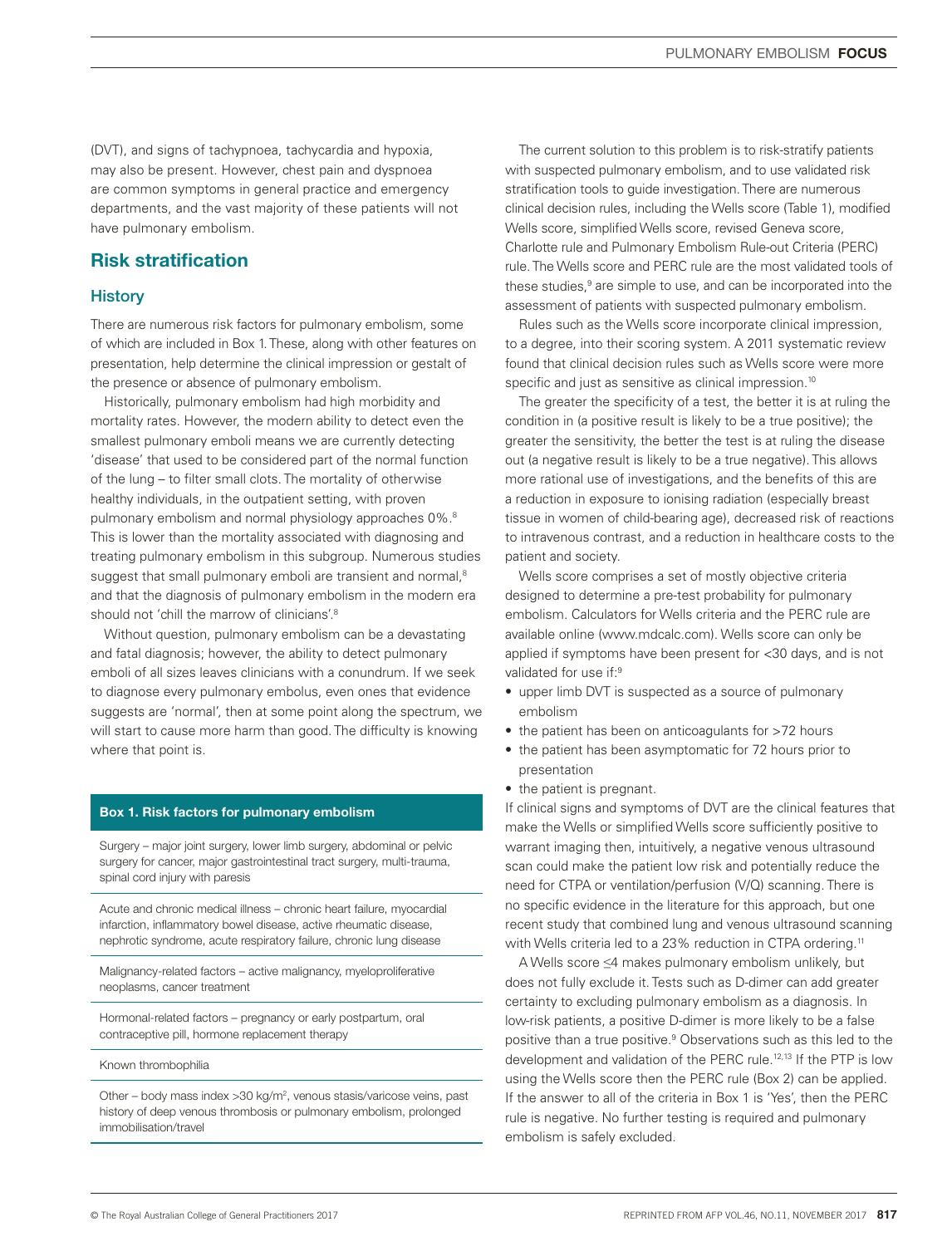| Table 1. Wells criteria                                                 |                    |
|-------------------------------------------------------------------------|--------------------|
| <b>Clinical feature</b>                                                 | <b>Wells score</b> |
| Clinical signs and symptoms of DVT                                      | З                  |
| Pulmonary embolism most likely diagnosis                                | З                  |
| Heart rate >100 beats per minute                                        | 1.5                |
| Immobilisation at least three days or surgery<br>within past four weeks | 1.5                |
| Previous DVT or pulmonary embolism                                      | 1.5                |
| Haemoptysis                                                             |                    |
| Malignancy treatment within six months or<br>palliative                 |                    |
| DVT, deep venous thrombosis                                             |                    |

*A Well's score >4 warrants imaging*

#### Box 2. PERC rule

Aged <50 years Pulse <100 beats per minute SaO $_2$  ≥95% No haemoptysis No oestrogen use No surgery or trauma requiring hospitalisation within four weeks No prior venous thromboembolism No unilateral leg swelling

The PERC rule validation study<sup>13</sup> included patients who presented with a primary complaint of shortness of breath or chest pain, and it is reasonable to use it for either of these symptoms. The PERC rule has not been validated for people with:

- active cancer, thrombophilia or a strong family history of thrombophilia
- transient tachycardia or beta-blocker use that may mask tachycardia
- leg amputations
- morbid obesity (leg swelling not easily determined)
- baseline hypoxaemia when oximetry reading <95% is longstanding.

If the patient's PERC score is >0, then an enzyme-linked immunosorbent assay (ELISA)-type D-dimer is recommended. If this is negative, pulmonary embolism is ruled out and no further investigation is required; if positive, then imaging is recommended. The approach to the investigation above is summarised in Figure 1.

## Imaging

If imaging is required, this should be performed as soon as possible and urgently (via the emergency department) if there are significant cardiac or respiratory signs, such as tachypnoea,

hypotension, tachycardia or hypoxia.<sup>9</sup> If deemed less urgent, or if access to imaging is limited (eg remote location, weekends), it is reasonable to commence low–molecular weight heparin (LMWH) and arrange imaging for the next available day.14

Chest X-ray remains useful in determining alternative diagnoses (eg pneumothorax, pneumonia) in appropriate clinical cases. Definitive diagnosis will require CTPA or V/Q scanning. CTPA is the most commonly used modality, but V/Q scanning should be considered the modality of choice in pregnancy if the scanning device is readily available.<sup>9</sup>

For severely compromised patients, bedside echocardiography findings of right ventricular dilation, right ventricular hypokinesis and high right atrial pressures may confirm the presence of massive pulmonary emboli.

#### Imaging considerations in pregnancy

Radiation risk in pregnancy relates to maternal and fetal risk. The radiation dose to the breast is much higher with CTPA than with V/Q scanning, and CTPA has a significantly higher maternal risk.9 Radiation risk to the fetus is low and comparable with both CTPA and V/Q scanning.<sup>9</sup> Patients who are pregnant are generally younger and have fewer comorbidities than nonpregnant patients with suspected pulmonary embolism. V/Q scanning, especially in the presence of a normal chest X-ray, is a more reliable test in pregnancy than in the non-pregnant population.15 Low-dose perfusion-only scanning minimises the radiation dose to the fetus and is safe; however, if concerns persist, exposure to radiation can be further reduced by using a urinary catheter, which removes isotope from the bladder more quickly.<sup>16</sup>

# **Treatment**

Anticoagulation is the mainstay of treatment for pulmonary embolism. Massive pulmonary embolism may warrant thrombolytic therapy. One controversy is the benefit or otherwise of treating subsegmental pulmonary embolism (SSPE).

#### **Thrombolysis**

For severely compromised patients, the American College of Chest Physicians (ACCP) recommend systemic thrombolysis if systolic blood pressure is <90 mmHg.17 The American Heart Association<sup>18</sup> also states that 'fibrinolysis is reasonable for patients with massive acute pulmonary embolism and acceptable risk of bleeding complications'. This includes patients with a systolic blood pressure <90 mmHg or bradycardia <40 beats/ minute, and that 'fibrinolysis may be considered for … submassive acute pulmonary embolism (with) … hemodynamic instability, worsening respiratory insufficiency, severe right ventricular dysfunction, or major myocardial necrosis and low risk of bleeding complications'. Patients with massive pulmonary embolism will generally be managed in the hospital setting, and the Therapeutic Guidelines recommend heparin infusion and alteplase.2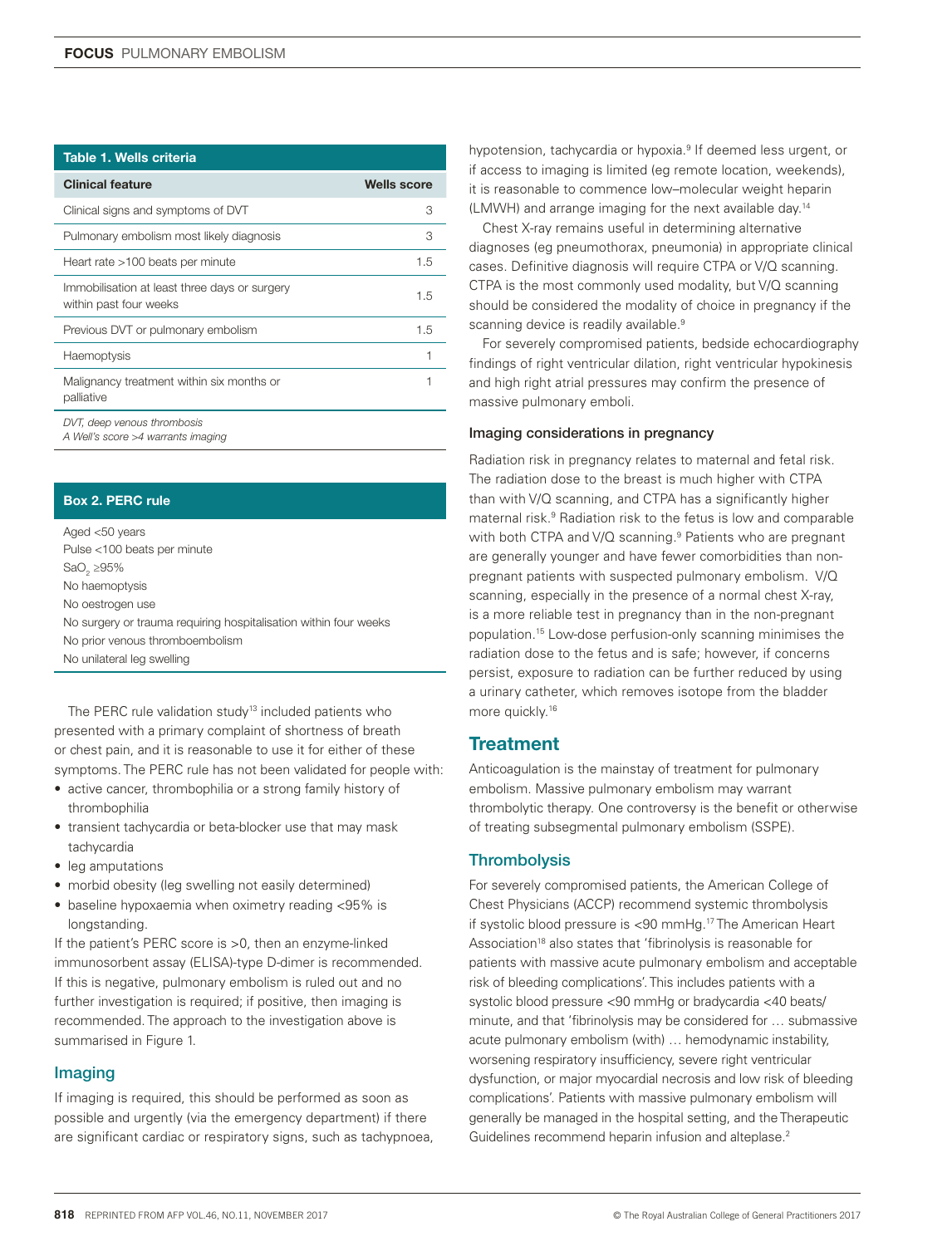

*PERC, Pulmonary Embolism Rule-out Criteria*

## Anticoagulation

LMWH reduces complications and thrombus size, compared with unfractionated heparin, for the initial treatment of VTE without altering mortality.<sup>19</sup> The Therapeutic Guidelines<sup>2</sup> recommendations for the treatment of acute pulmonary embolism are dalteparin 200 U/kg, up to 18,000 U daily or 100 U/kg, up to 9000 U twice daily; **or** enoxaparin 1.5 mg/kg daily or 1 mg/kg twice daily.Twice-daily dosing is preferred if the risk of bleeding or thrombus extension is high (eg older age, obesity, malignancy). If creatinine clearance is <30 mL/min, dose adjustment is required.

Warfarin should be commenced and the INR maintained at 2–3. Rivaroxaban is currently approved and subsidised for use in pulmonary embolism in Australia, and can be used

as an alternative to LMWH and warfarin in the treatment of pulmonary embolism.20,21 High-risk patients, such as those with antiphospholipid syndrome and recurrent unprovoked pulmonary embolism, were excluded from the clinical trials.<sup>20</sup>The dose of rivaroxaban is 15 mg twice daily for three weeks, then 20 mg daily. Treatment duration is six months, but may be three months in the presence of a transient major risk factor, or indefinite if there are ongoing major risk factors (eg cancer, recurrent unprovoked pulmonary embolism).

## Subsegmental pulmonary embolism

The ACCP<sup>17</sup> recommends that clinical surveillance is preferred to anticoagulation for patients with SSPE (no involvement of proximal pulmonary arteries) and no proximal DVT with low risk